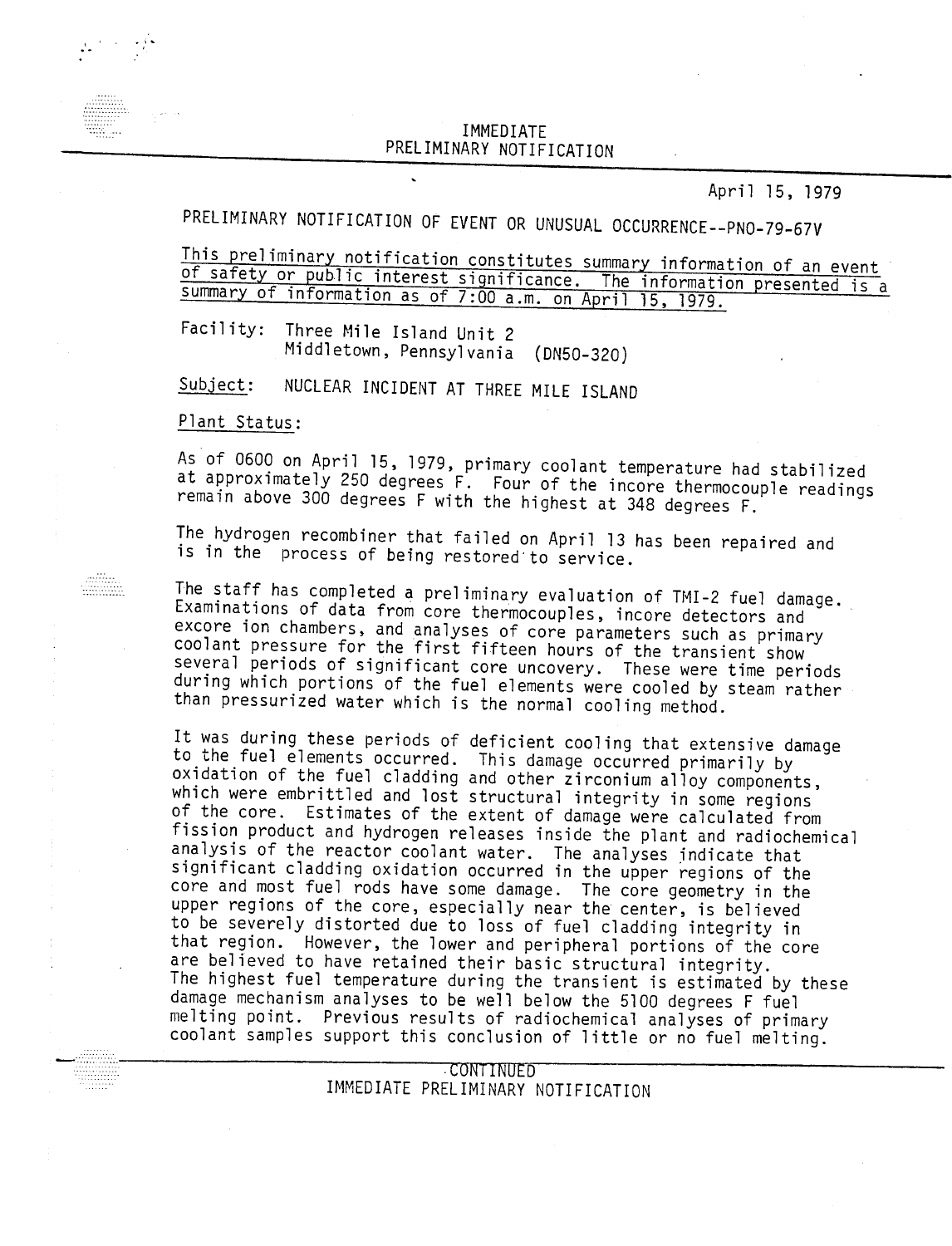" Continued Page 2

## Environmental Status:

Offsite radiation levels identified by NRC survey teams were consistent with normal background levels (0.02 mR/hr maximum). The results were obtained from routine surveys performed on the east and west sides of the Susquehanna River at distances up to five miles north and south of the site.

By 9:30 a.m. on April 14, 1979, 375 local residents were scanned with the whole body counter located in Middletown. Scan results indicate no radiation levels above normal body levels.

The following Aerial Measuring System surveys were conducted on April 14. Wind speed was variable. The principle isotope is Xe-133.

Time Max. Radiation Level Sector Distance from Site  $1138 - 1221$  $0.04$  mR/hr  $270^\circ$ 1000 feet

The NRC took a 24-hour air sample near the observation center starting at 1600 hours on April l3,. 1979. The results indicated less than 3.0 picocuries per cubic meter of iodine-131. The 10 CFR 20 limit for iodine-13l is 100 picocuries per cubic meter.

Dose rates (47 locations) as measured by NRC thermoluminescent dosimeters for the past 24-hour period of April 14 are near expected natural background levels.

A pressurized primary coolant sample was taken April 13, 1979. The six individuals involved received a total radiation dose of 800 mrem. The highest individual dose was 270 mrem.

During the period of 1600 hours on April 13 to 1600 hours on April 14, DOE collected and analyzed the following samples:

Number/Type

4 Air (3 ground level

4 Water

4 Vegetation

## $I - 131$  MDA

7 X 10-<sup>8</sup> microcuries/cubic centimeter 0.04 nanocuries/square meter 3 X 10-12 microcuries/cubic centimeter

and 1 helicopter) 12 Total

**CONTINUED** IMMEDIATE PRELIMINARY NOTIFICATION